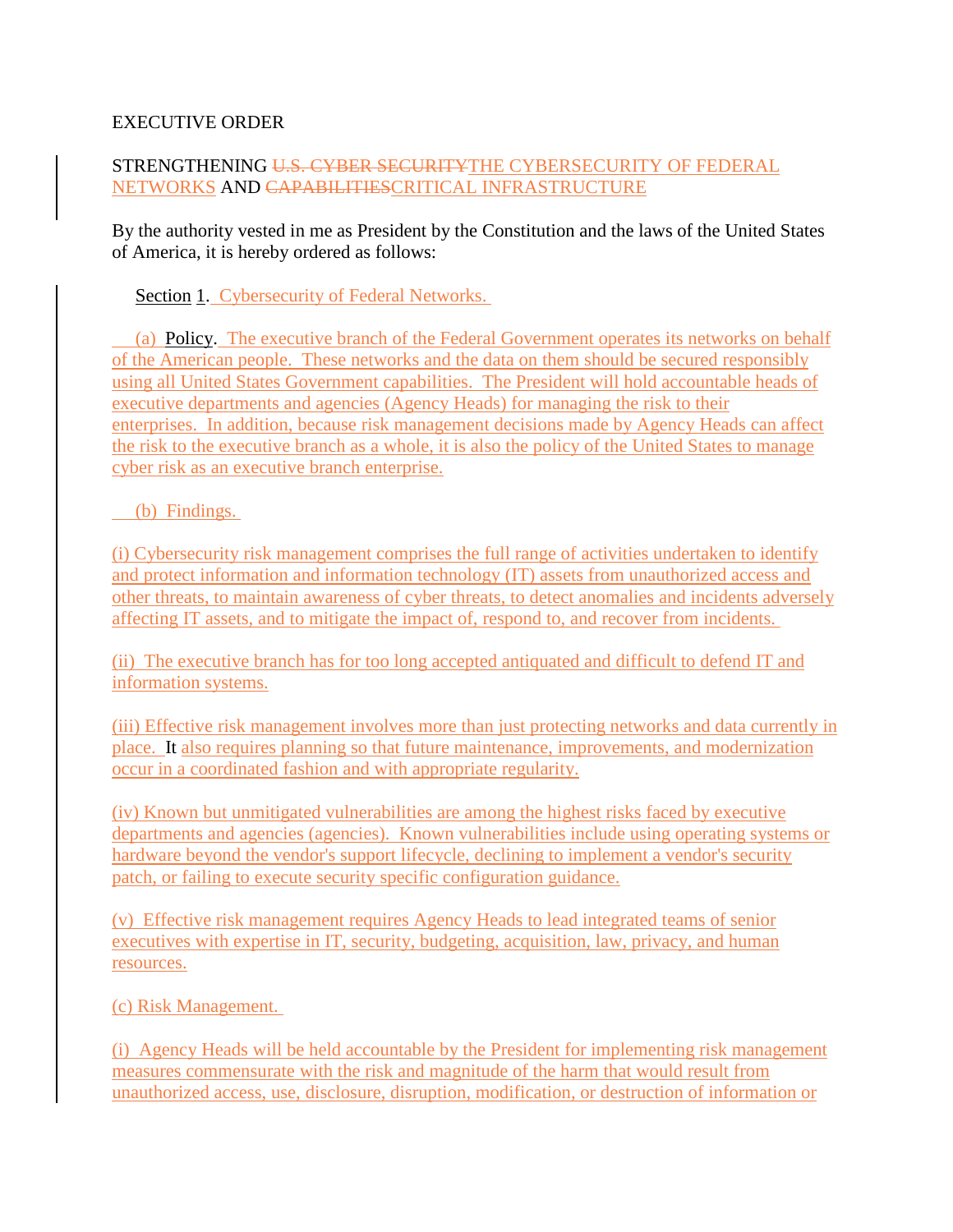systems. They shall also be held accountable by the President for ensuring that information security management processes are aligned with strategic, operational, and budgetary planning processes, in accordance with chapter 35, subchapter II of title 44, United States Code.

(ii) Effective immediately, Agency Heads shall use *The Framework for Improving Critical Infrastructure Cybersecurity* (the Framework), or any successor document, developed by the National Institute of Standards and Technology to manage their agency's cyber risk. Each Agency Head shall provide a risk management report to the Director of the Office of Management and Budget (OMB) and the Secretary of Homeland Security within 90 days of the date of this order describing the agency's implementation of the Framework. The risk management report shall document at a minimum the mitigation and acceptance choices made by each Agency Head. Any accepted risk from unmitigated vulnerabilities must be explicitly documented in the report. The report described in this paragraph may be classified in full or in part, as appropriate.

(iii) The Director of OMB, with appropriate support from the Secretary of Homeland Security, consistent with Chapter 35, Subchapter II of Title 44, shall assess each agency's risk management report to determine whether, in the aggregate, the risk management choices set forth in the report are appropriate and sufficient to manage the cyber risk to the executive branch enterprise (their determination).

(iv) The Director of OMB, in coordination with the Secretary of Homeland Security, with appropriate support from the Secretary of Commerce and Administrator of General Services, and within 60 days of receipt of the agency risk management reports outlined in subsection (ii) of this section, shall submit to the President, through the Assistant to the President for Homeland Security and Counterterrorism, their determination and a plan to accomplish the following:

(A) protect adequately the executive branch enterprise should the determination identify insufficiencies;

(B) establish a regular reassessment and determination process;

(C) address unmet budgetary needs necessary to managing risk to the executive branch enterprise resulting from their determination;

(D) clarify, reconcile, and reissue as necessary all policies, standards, and guidelines issued by any agency in furtherance of Chapter 35, Subchapter II of Title 44, United States Code and this order; and

(E) align these policies, standards, and guidelines with the Framework.

The report described in this paragraph may be classified in full or in part, as appropriate.

(v) Effective immediately, it is the policy of the United States to defendbuild a more modern, more secure, and enhancemore resilient Executive Branch IT architecture.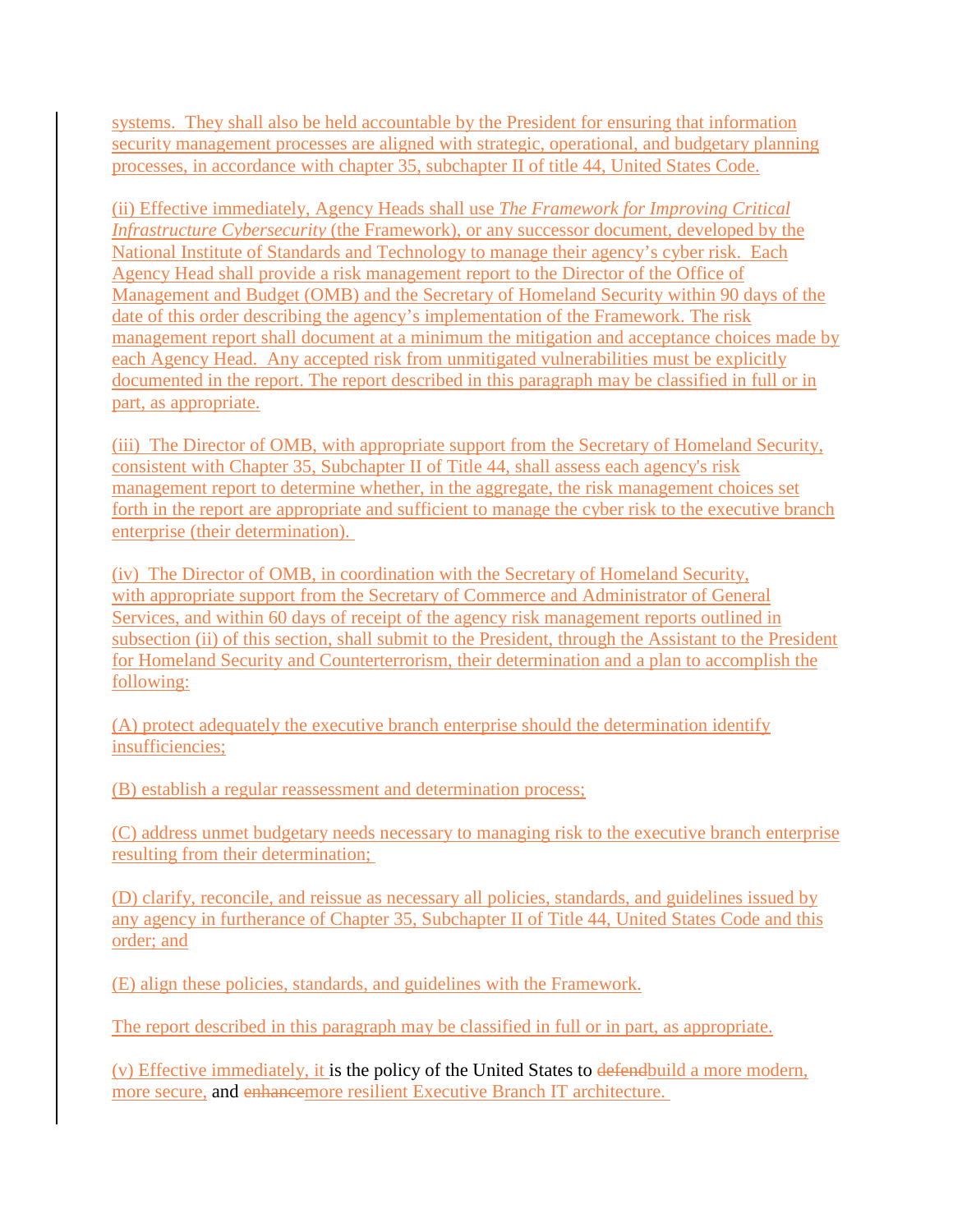(A) Agency Heads shall show preference in their procurement for shared IT services to the extent permitted by law, including email, cloud, and cybersecurity services.

(B) The Assistant to the President for Intragovernmental and Technology Initiatives shall coordinate a report to the President from the Secretary of Commerce, the Secretary of Homeland Security, the Director of OMB, and the Administrator of General Services regarding modernization of Federal Government IT. The report shall be completed within 150 days of the date of this order and, at a minimum, describe the following:

(1) The technical feasibility and cost effectiveness, with timelines and milestones, of transitioning all agencies to one or more consolidated network architectures, and any legal, policy, or budgetary considerations to implementing that transition; and

(2) The technical feasibility and cost effectiveness, with timelines and milestones, of transitioning all agencies to shared IT services, including email, cloud services, and cybersecurity services, and any legal, policy, or budgetary considerations to implementing that transition.

In assessing technical feasibility under subsections (1) and (2), the report shall consider the impact of transitioning to shared IT services on agency information security of the Nation's cyber infrastructure, including by making recommendations to ensure compliance with policies and practices issued in accordance with 44 U.S.C. 3553. All Agency Heads shall supply such information concerning their current IT architectures and plans as is necessary to complete this report on time.

(C) For National Security Systems, the Secretary of Defense and the Director of National Intelligence shall implement this order to the maximum extent feasible and appropriate. The Secretary of Defense and the Director of National Intelligence shall provide a report to the Assistant to the President for Homeland Security and Counterterrorism describing their implementation of this paragraph within 150 days of the date of this order. The report described in this paragraph may be classified in full or in part, as appropriate.

Section 2. Cybersecurity of Critical Infrastructure.

 (a) Policy. It is the policy of the United States to ensure that the United States Government is prepared to employ its authorities and capabilities. Free and secure use of cyberspace is essential to advancing US. to aid in the protection of the operation of critical infrastructure entities identified by the Secretary of Homeland Security.

 (b) Support to Critical Infrastructure. The Secretary of Homeland Security, in coordination with the Secretary of Defense, the Attorney General, the Director of the Federal Bureau of Investigation, the Director of National Intelligence, and the heads of appropriate sector specific agencies, as defined in Presidential Policy Directive 21 of February 12, 2013, and all other appropriate Agency Heads, as identified by the Secretary of Homeland Security, shall: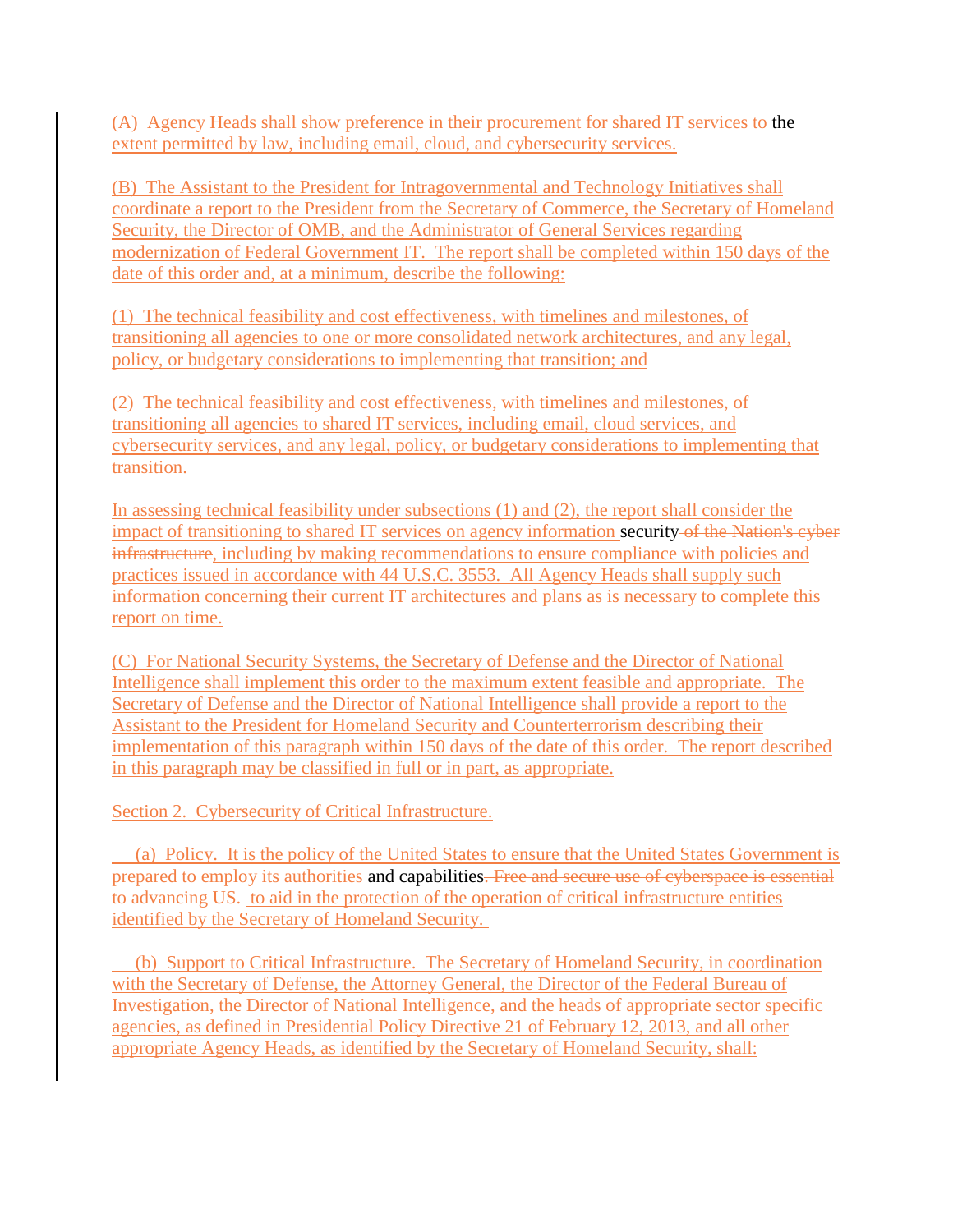(i) identify authorities and capabilities that agencies could employ to support the cybersecurity efforts of critical infrastructure owners and operators identified pursuant to section 9 of Executive Order 13636 of February 12, 2013 (Improving Critical Infrastructure Cybersecurity) to be at greatest risk of attacks that could reasonably result in catastrophic regional or national interests. The effects on public health or safety, economic security, or national security (section 9 entities);

(ii) engage section 9 entities and solicit input as appropriate to evaluate whether and how the authorities and capabilities identified in subsection (i) of this section might be employed to support their risk management efforts and any obstacles to doing so; and

(iii) deliver a report to the President, with a classified annex as appropriate, through the Assistant to the President for Homeland Security and Counterterrorism, within 180 days of the signing of this order, that includes the following:

(A) The authorities and capabilities identified pursuant to this paragraph;

(B) The results of the engagement and determination required pursuant to this paragraph; and

(C) Findings and recommendations for better supporting the cybersecurity of section 9 entities.

 (c) Supporting Transparency in the Marketplace. The Secretary of Homeland Security, in coordination with the Secretary of Commerce, shall provide a report to the President, through the Assistant to the President for Homeland Security and Counterterrorism, that examines the sufficiency of existing Federal policies and practices to promote appropriate market transparency of cyber risk management practices by critical infrastructure entities, with a focus on publicly traded critical infrastructure entities, within 90 days of the date of this order.

 (d) Core Communications Infrastructure. The Secretary of Commerce, in coordination with the Secretary of Homeland Security, shall lead an open and transparent process to identify and promote action by owners, operators, and other stakeholders of core communications infrastructure to improve the resilience of such infrastructure and to encourage collaboration with the goal of dramatically reducing threats perpetrated by automated and distributed attacks (e.g., botnets). The Secretary of Commerce and the Secretary of Homeland Security shall consult with the Secretary of Defense, the Attorney General, the Director of the Federal Bureau of Investigation, the heads of sector specific agencies, the Chairs of the Federal Communications Commission and Federal Trade Commission, other interested Agency Heads, owners and operators of core communications infrastructure, and other stakeholders as appropriate in carrying out this paragraph. Within 240 days of the date of this order, the Secretary of Commerce and the Secretary of Homeland Security shall make publicly available a preliminary report on this effort. Within 1 year of the date of this order, the Secretaries shall submit a final version of this report to the President.

 (e) Assessment of Electricity Disruption Response Capabilities*.* While this order is being implemented to improve the security of critical infrastructure sectors, the Secretary of Homeland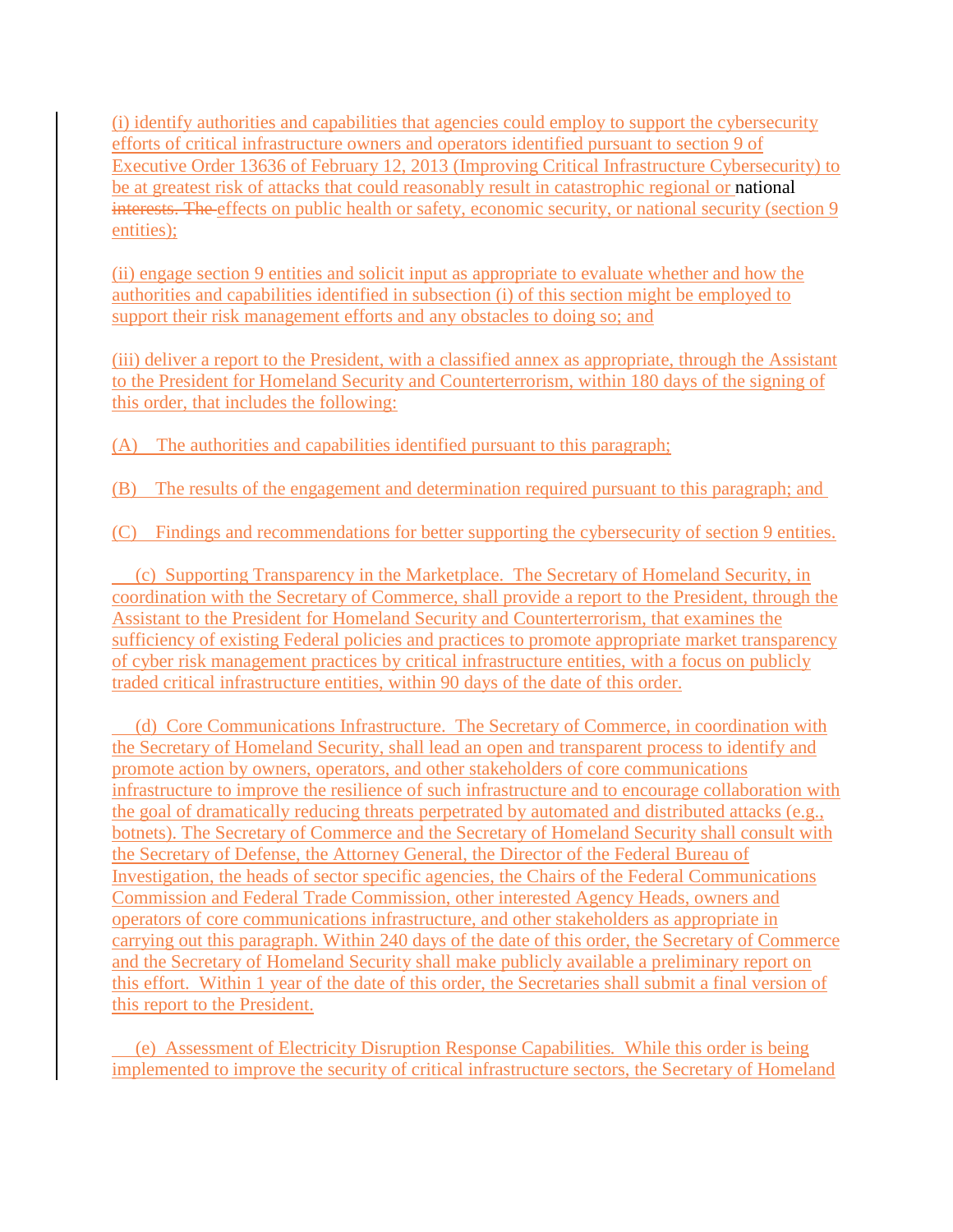Security, in coordination with the Secretary of Energy and in consultation with State, local, tribal and territorial governments and other stakeholders as appropriate, shall assess:

(i) the potential scope and duration of a significant cyber incident against the United States electric subsector;

(ii) the readiness of the United States to manage the consequences of such an incident; and

(iii) any gaps or shortcomings in assets or capabilities required to mitigate the consequences of such an incident.

The assessment shall be provided to the President, through the Assistant to the President for Homeland Security and Counterterrorism, with a classified annex as appropriate, within 90 days of the date of this order.

 (f) Department of Defense Warfighting Capabilities and Industrial Base. The Secretary of Defense and the Secretary of Homeland Security and the Director of the Federal Bureau of Investigation, in coordination with the Director of National Intelligence, shall provide a report to the President, through the Assistant to the President for National Security Affairs and the Assistant to the President for Homeland Security and Counterterrorism, on cybersecurity risks facing the defense industrial base, including its supply chain, and United States military platforms, systems, networks, and capabilities, and recommendations for mitigating these risks, within 90 days of the date of this order.

Section 3. Cybersecurity for the Nation.

 (a) Policy. It is the policy of the United States to promote an open, interoperable, reliable, and secure Internet is a vital national resource. Cyberspace must be an environment that fosters effciency efficiency, innovation, communication, and economic prosperity without, and respects privacy, while guarding against disruption, fraud, and theft<del>, or invasion of privacy. The United</del> States is committed to: ensuring the long-term strength of the Nation in cyberspace; preserving the ability of the United States to decisively shape cyberspace relative to other international, state, and non-state actors; employing the full spectrum of our capabilities to defend US. interests in cyberspace; and identifying, disrupting, and defeating malicious cyber actors..

## Sec. 3. Findings.

America's civilian government institutions (b) Deterrence and critical infrastructure are currently vulnerable to attacks from both state and non-state actors. Criminals, terrorists, and state and non-state actors are engaging in continuous operations that impose significant costs on the US. economy and significantly harm vital national interests. These operations may disrupt or disable the functioning of important economic institutions and critical infrastructure, and may potentially cause physical effects that could result in significant property damage and loss of life.

The cyber realm is undergoing constant, rapid change as a result of the pace of technological innovation, the explosive global growth in Internet use, the increasing interdependencies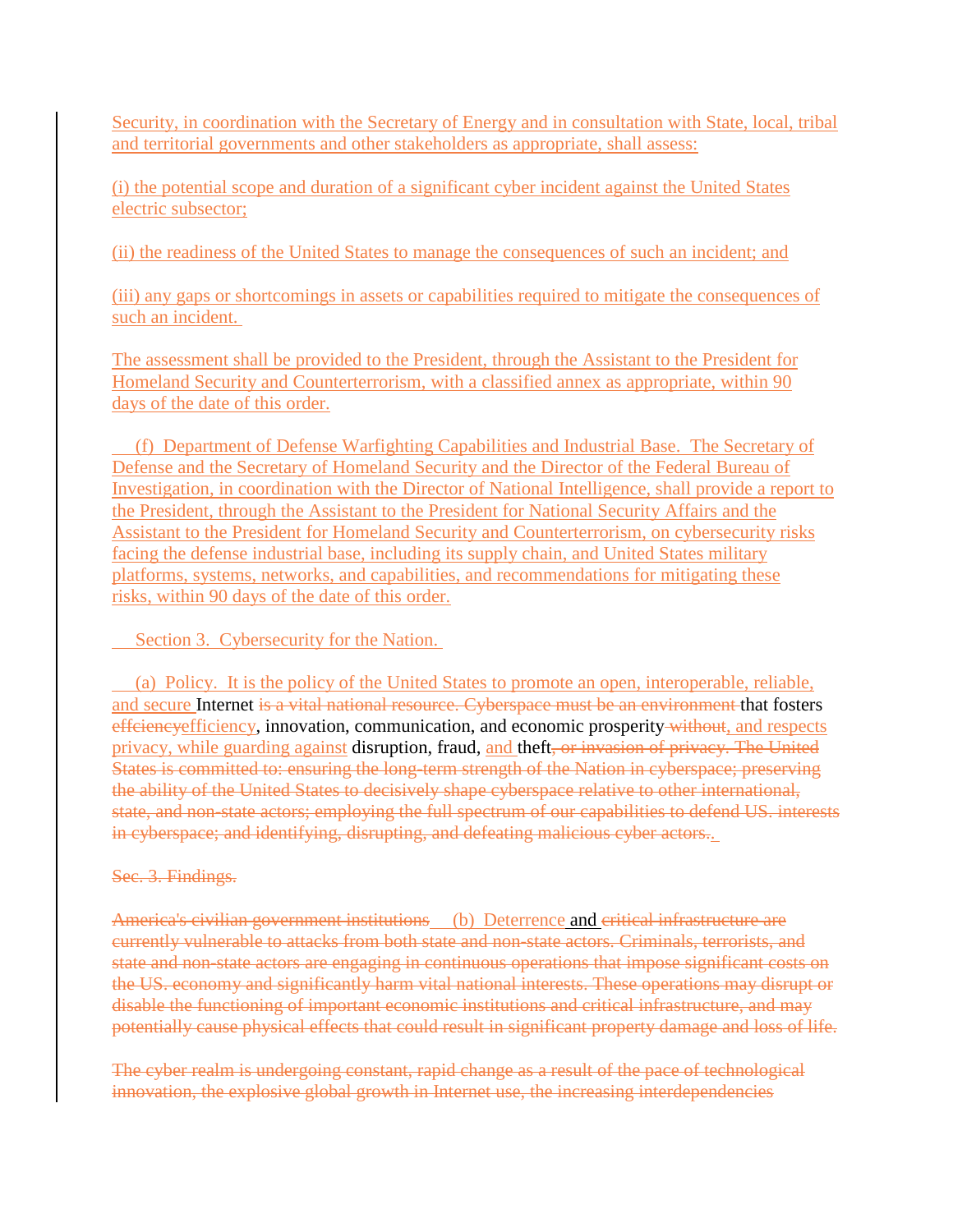between the networks and the Operations of infrastructure and key economic institutions, and the continuously evolving nature of cyberattacks and attackers.

As a result of these changes, cyberSpace has emerged as a new domain of engagement, comparable in significance to land, sea, air, and space, and its significance will increase in the years ahead.

The Federal Government has a responsibility to defend America from cyberattacks that could threaten US. national interests or cause significant damage to Americans' personal or economic security. That responsibility extends to protecting both privately and publicly operated critical networks and infrastructure. At the same time, the need for dynamism, flexibility, and innovation in cyber security demands that government exercise its responsibility in close cooperation with private sector entities.

The executive departments and agencies (agencies) tasked with protecting civilian government networks and critical infrastructure are not currently organized to act collectively/ collaboratively, tasked, or resourced, or provided with legal authority adequate to succeed in their missions.

3. Definitions. As used in this order:

The term "critical infrastructure" means systems and assets, whether physical or virtual, so vital to the United States that the incapacity or destruction of such systems would have a debilitating impact on security, national economic security, national public health or safety, or any combination of those matters.

The term "national security system" means any telecommunications or information system Operated by the Federal Government or any contractor on its behalf, the function, operation, or use of which

(i) involves intelligence activities;

(ii) involves activities related to national security;

(iii) involves command and control of military forces;

(iv) involves equipment that is an integral part of a weapon or weapons system;

 $\Theta$ **F** 

is critical to the direct fulfillment of military or intelligence missions (but does not include a system used for routine administrative and business applications, including payroll, finance, logistics, and personnel management applications).

Policy Coordination.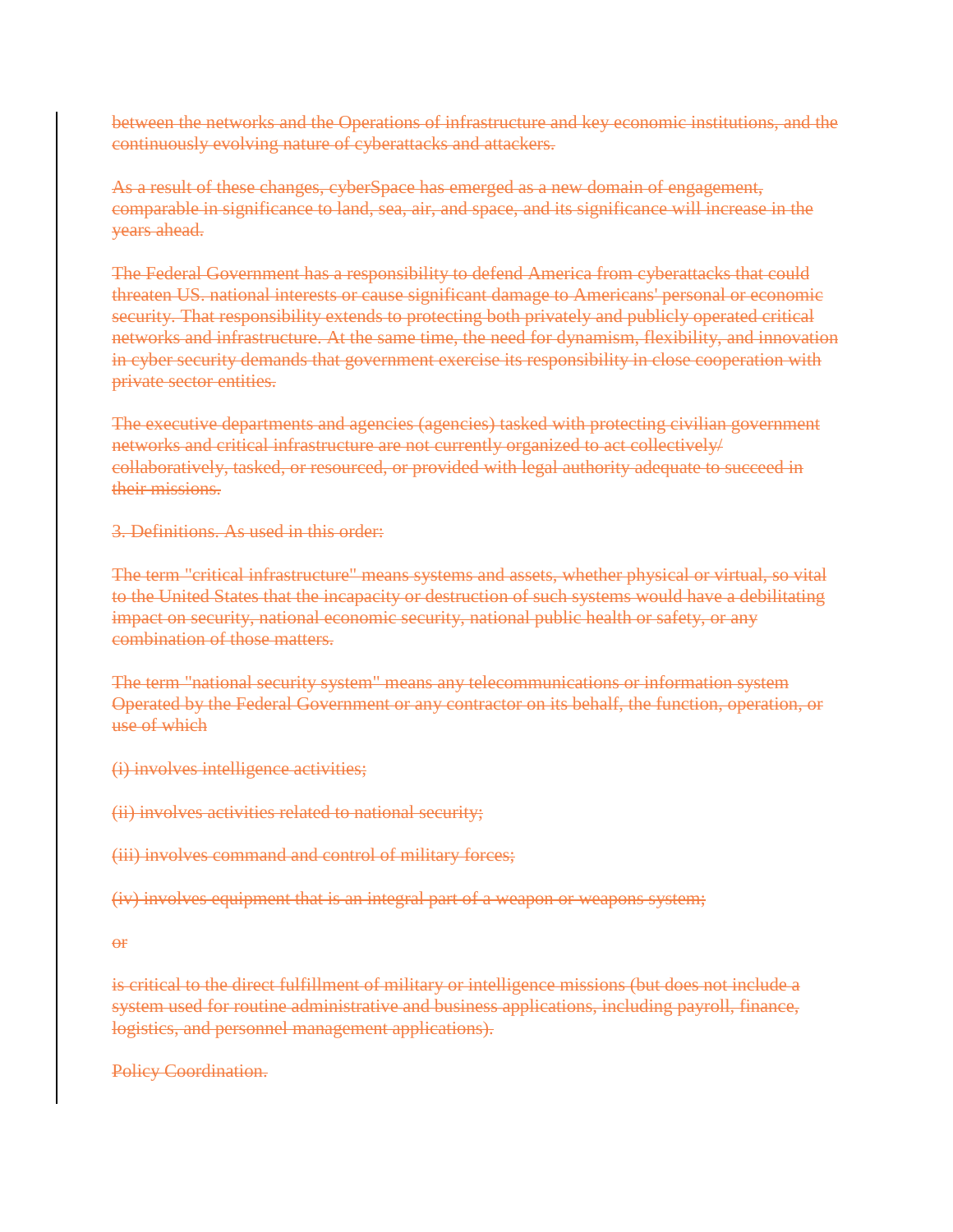Policy coordination, guidance, diSpute resolution, and periodic in-progress reviews for the functions and programs described and assigned in this order shall be provided through the interagency process established in National Security Presidential Directive of January 21,

2017 (Organization of the National Security Council and the Homeland Security Council), or any successor.

Q. Review of Cyber Vulnerabilities. Scope and Timing.

A review of the most critical U.S. cyber vulnerabilities (Vulnerabilities Review) shall commence immediately.

(ii) Protection. Within 6090 days of the date of this order, initial recommendations for the protection of US. national security systems shall be submitted to the President through the Secretary of <del>Defense.</del>

Within 60 days of the date of this order, initial recommendations for the enhanced protection of the most critical civilian Federal Government, public, and private sector infrastructure, other than US. national security systems, shall be submitted to the President through the Secretary of Homeland Security.

(iv) The recommendations shall include steps to ensure that the responsible agencies are appropriately organized, tasked, and resourced, and provided with adequate legal authority necessary to fulfill their missions.

Review Participants. The Secretary of Defense shall co-chair the Vulnerabilities Review with the Secretary of Homeland Security, the Director of National Intelligence, the Assistant to the President for National Security Affairs, and the Assistant to the President for Homeland Security and Counterterrorism.

(0) Operation ofthe Vulnerabilities Review. The Co-Chairs of the Vulnerabilities Review shall assemble all information in the possession of the Federal Government that pertains to the most urgent vulnerabilities to national security systems, the most urgent vulnerabilities to civilian Federal Government networks, and the most critical private sector infrastructure. All agencies shall comply with any request of the Co-Chairs to provide information in their possession or control pertaining to US. cyber vulnerabilities. The Secretary of Defense, the Secretary of Homeland Security, the Assistant to the President for National Security Affairs, and the Assistant to the President for Homeland Security and Counterterrorism may seek further information relevant to the Vulnerabilities Review from any appropriate source.

Review of Cyber Adversaries. Scope and Timing.

A review of the principal U.S. cyber adversaries (Adversaries Review) shall commence immediately.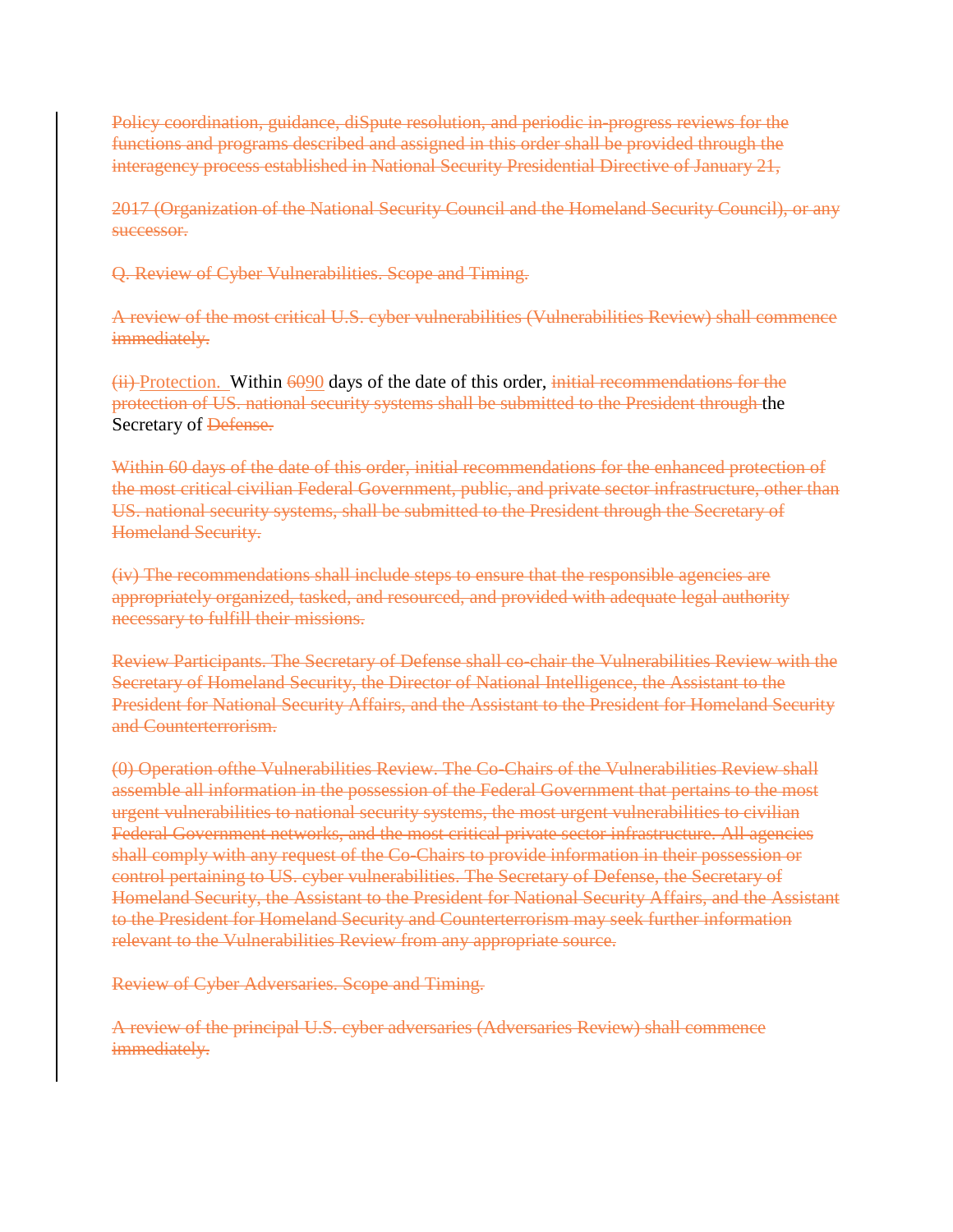(ii) Within 60 days of the date of this order, a first report on the identities, capabilities, and vulnerabilities of the principal U.S. cyber adversaries shall be submitted to the President through the Director of National Intelligence.

Review Pariiczpanis. The Director ofNational Intelligence shall co-chair the Adversaries Review with the Secretary of Homeland Security, the Secretary of Defense. the Assistant to the President for National Security Affairs, and the Assistant to the President for Homeland Security and Counterterrorism.

(0) Operation ofthe Adversaries Review. The Co-Chairs of the Adversaries Review shall assemble all information in the possession of the Federal Government that pertains to the identities, capabilities, and vulnerabilities of US. cyber adversaries. All agencies shall comply with any request of the Co-Chairs to provide information in their possession or control pertaining to US. cyber adversaries. The Co~Chairs may seek further information relevant to the Adversaries Review from any appropriate source.

2. US. Cyber Capabilities Review. Scope and Timing.

Based on the results of sections 5 and 6 of this order, a review of the relevant cyber capabilities of the Department of Defense, the Department of Homeland Security, and the National Security Agency (Capabilities Review) shall identify an initial set of capabilities needing improvement to adequately protect U.S. critical infrastructure.

(ii) The Capabilities Review's recommendations shall include steps to ensure that the responsible agencies are appropriately organized, tasked, and resourced, and provided with adequate legal authority necessary to fulfill their missions.

Participants. The Secretary of Defense shall co-chair the Capabilities Review, with the Secretary of Homeland Security and the Director of the National Security Agency.

(0) Operation of Capabilities Review. The Co-Chairs of the Capabilities Review shall assemble all information in the possession of the Federal Government that pertains to relevant cyber capabilities of the Department of Defense, the Department of Homeland Security, and the National Security Agency. All agencies shall comply with any request of the Co-Chairs to provide information in their possession or control pertaining to US. cyber capabilities. The Secretary of Defense, the Secretary of Homeland Security, and the Director of the National Security Agency may seek further information relevant to the Capabilities Review from any appropriate source.

Workforce DeveZopmenr Review. In order to ensure that the United States has a long-term

cyber capability advantage, the Secretary of Defense and Secretary of Homeland Security shall also gather and review information from the Department of Education regarding computer

science, mathematics, and cyber security education from primary through higher education to understand the ?ll] scope of US. efforts to educate and train the workforce of the future. The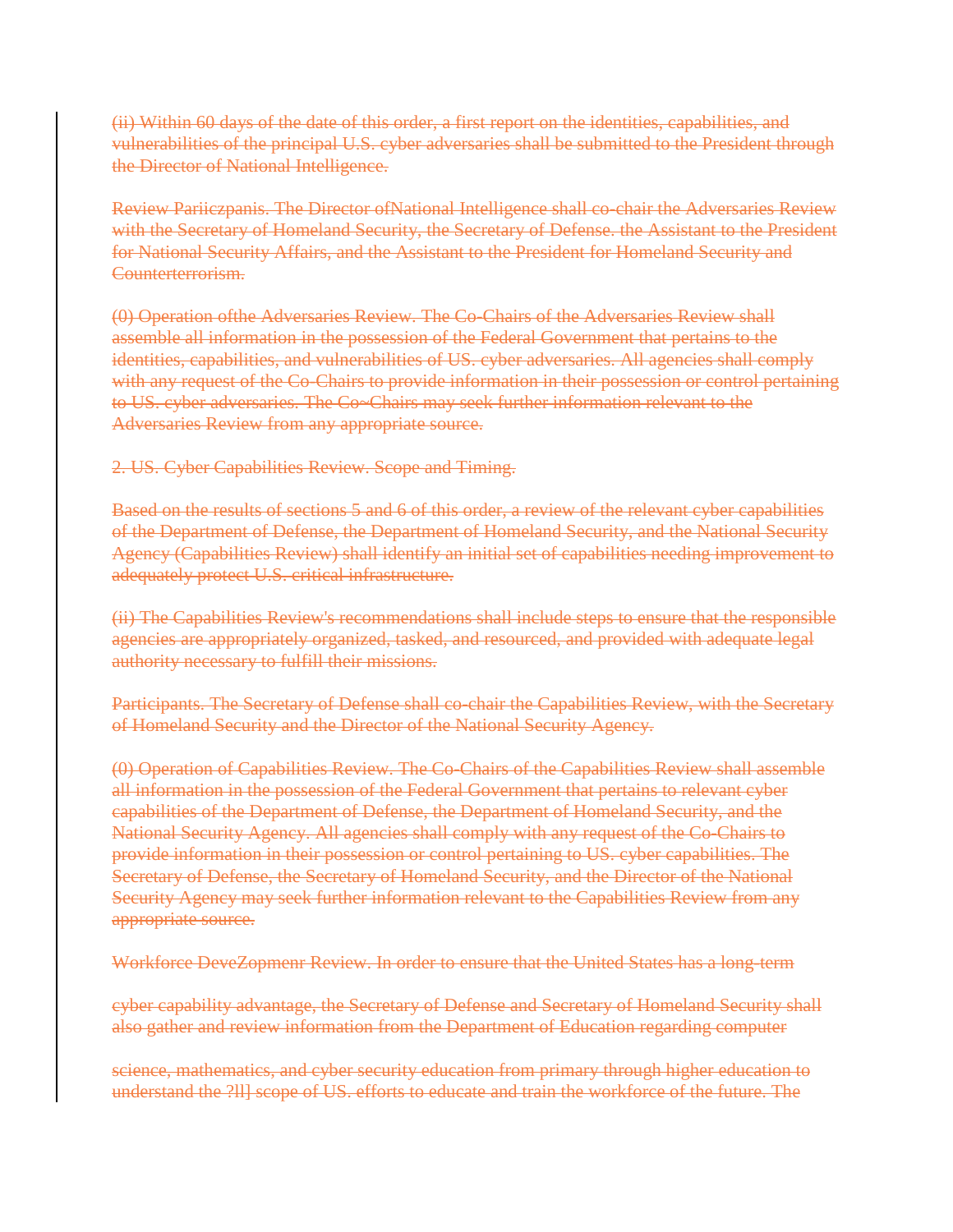Secretary of Defense shall make recommendations as he sees fit in order to best position the US. educational system to maintain its competitive advantage into the future.

Sec. Private Sector Infrastructure Incentives Report.

Scope and Timing.

Preparation of a Report on options to incentivize private sector adeption of effective cyber security measures (Report) shall commence immediately.

(ii) Within 100 days of the date of this order, the Report recommending options shall be submitted to the President through the Secretary of Commerce.

Participants. The Secretary of Commerce shall co-chair the group preparing the Report, with State, the Secretary of the Treasury, the Secretary of Homeland Security, and the Assistant to the President for Economic Affairs. The Secretary of Commerce may also invite the Chair of the Securities and Exchange Commission and the Chair of the Federal Trade Commission to participate.Defense, the Attorney General, the Secretary of Commerce, the Secretary of Homeland Security, and the United States Trade Representative, in coordination with the Director of National Intelligence, shall jointly submit a report to the President on the nation's strategic options for deterring adversaries and better protecting the American people from those who would use networked technology to defeat or undermine this policy.

(0) Operation of Report. The Co-Chairs of the group that prepared the Report shall review and expand on existing reports on economic and other incentives to: induce private sector owners and operators of the Nation's critical infrastructure to maximize protective measures; invest in cyber enterprise risk management tools and services; and adopt best practices with respect to processes and technologies necessary for the increased sharing of and response to real-time cyber threat information. All agencies shall comply with any request of the Co-Chairs to identify those economic policies and incentives capable of accelerating investments in cyber security tools, services, and software. The Secretary of the Treasury, the Secretary of Commerce, the Secretary of Homeland Security, and the Assistant to the President for Economic Affairs may seek further information relevant to the Report from any appropriate source.

Sec. 2. General (c) Internet Freedom and Governance. The Internet is a resource that underpins American power, innovation, and values. Within 180 days of the date of this order, the Secretary of State, the Secretary of the Treasury, the Secretary of Defense, the Secretary of Commerce, and the Secretary of Homeland Security, in coordination with the Attorney General, shall report to the President on continued actions to support the multi-stakeholder process to ensure the Internet remains valuable, reliable, and secure for future generations.

Section 4. General Provisions.

(a) Nothing in this order shall be construed to impair or otherwise affect:

(i) the authority granted by law to an executive department or agency, or the head there of; or